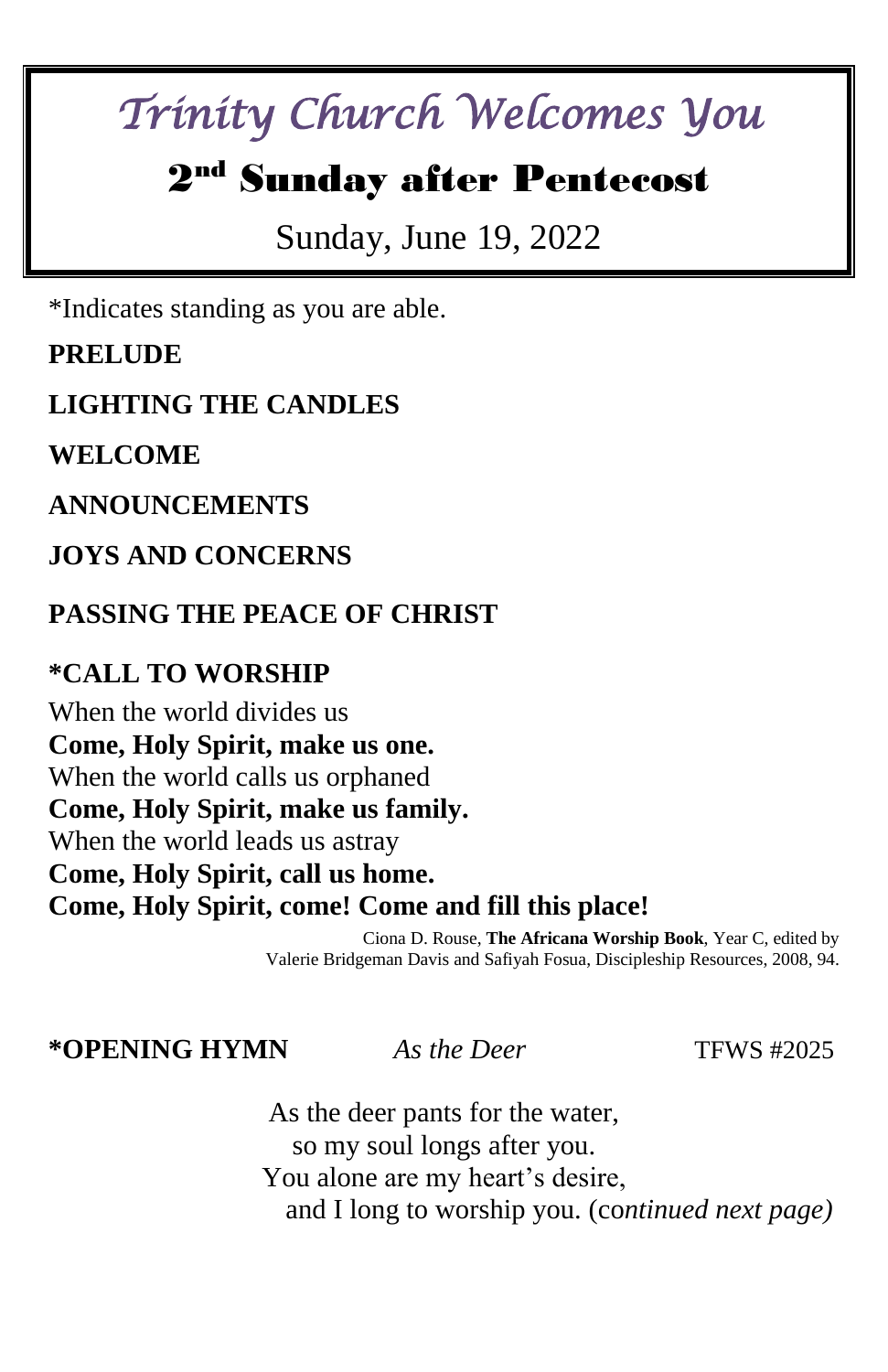You alone are my strength, my shield; to you alone may my spirit yield. You alone are my heart's desire, and I long to worship you.

Public Domain

## **OPENING PRAYER**

Almighty God, you give us the joy of celebrating our Lord's resurrection. Give us also the joys of life in your service, and bring us at last to the full joy of life eternal; through Jesus Christ our Lord. **Amen.**

# **FIRST READING** *Galatians 3:23-29*

But by the law, kept for the faith which would afterward be revealed. Therefore, the law was our tutor to bring us to Christ, that we might be justified by faith. But after faith has come, we are no longer under a tutor.

For you are all sons of God through faith in Christ Jesus. For as many of you as were baptized into Christ have put on Christ. There is neither Jew nor Greek, there is neither slave nor free, there is neither male nor female; for you are all one in Christ Jesus. And if you are Christ's, then you are Abrahams's see, and heirs according to the promise

**PSALM** *Psalm 22:22-23, 25-28 (read responsively)* I will declare Your name to My brethren **In the midst of the assembly, I will Praise You.**  You who fear the LORD, praise Him! **All you descendants of Jacob, glorify Him**  My praise shall be of You in the great assembly; **I will pay My vows before those who fear Him.** The poor shall eat and be satisfied; **Those who seek Him will praise the LORD.** Let your heart live forever! **All the ends of the world shall remember and turn to the LORD,**  And, all the families of the nations shall worship before You. **For the kingdom is the LORD'S, and He rules over the nations.**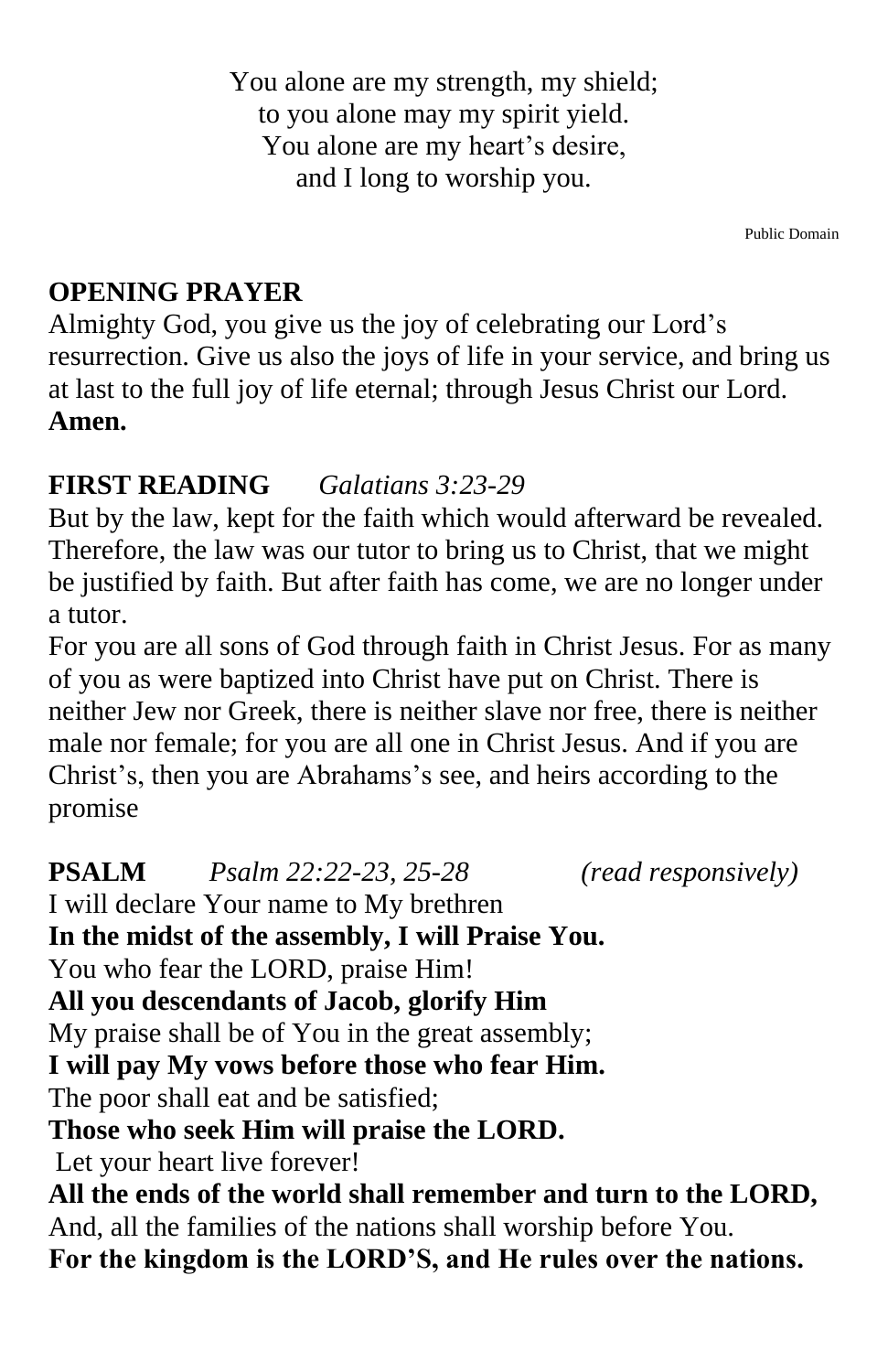# **\*GOSPEL READING** *Luke 8:26-39*

Then they arrived at the country of the Gerasenes, which is opposite Galilee.

As he stepped out on land, a man of the city who had demons met him. For a long time he had worn no clothes, and he did not live in a house but in the tombs.

When he saw Jesus, he fell down before him and shouted at the top of his voice, "What have you to do with me, Jesus, Son of the Most High God? I beg you, do not torment me"--

for Jesus had commanded the unclean spirit to come out of the man. (For many times it had seized him; he was kept under guard and bound with chains and shackles, but he would break the bonds and be driven by the demon into the wilds.)

Jesus then asked him, "What is your name?" He said, "Legion"; for many demons had entered him.

They begged him not to order them to go back into the abyss. Now there on the hillside a large herd of swine was feeding; and the demons begged Jesus to let them enter these. So he gave them permission.

Then the demons came out of the man and entered the swine, and the herd rushed down the steep bank into the lake and was drowned.

When the swineherds saw what had happened, they ran off and told it in the city and in the country.

Then people came out to see what had happened, and when they came to Jesus, they found the man from whom the demons had gone sitting at the feet of Jesus, clothed and in his right mind. And they were afraid.

Those who had seen it told them how the one who had been possessed by demons had been healed.

Then all the people of the surrounding country of the Gerasenes asked Jesus to leave them; for they were seized with great fear. So, he got into the boat and returned.

The man from whom the demons had gone begged that he might be with him; but Jesus sent him away, saying,

"Return to your home, and declare how much God has done for you." So he went away, proclaiming throughout the city how much Jesus had done for him.

# **SERMON**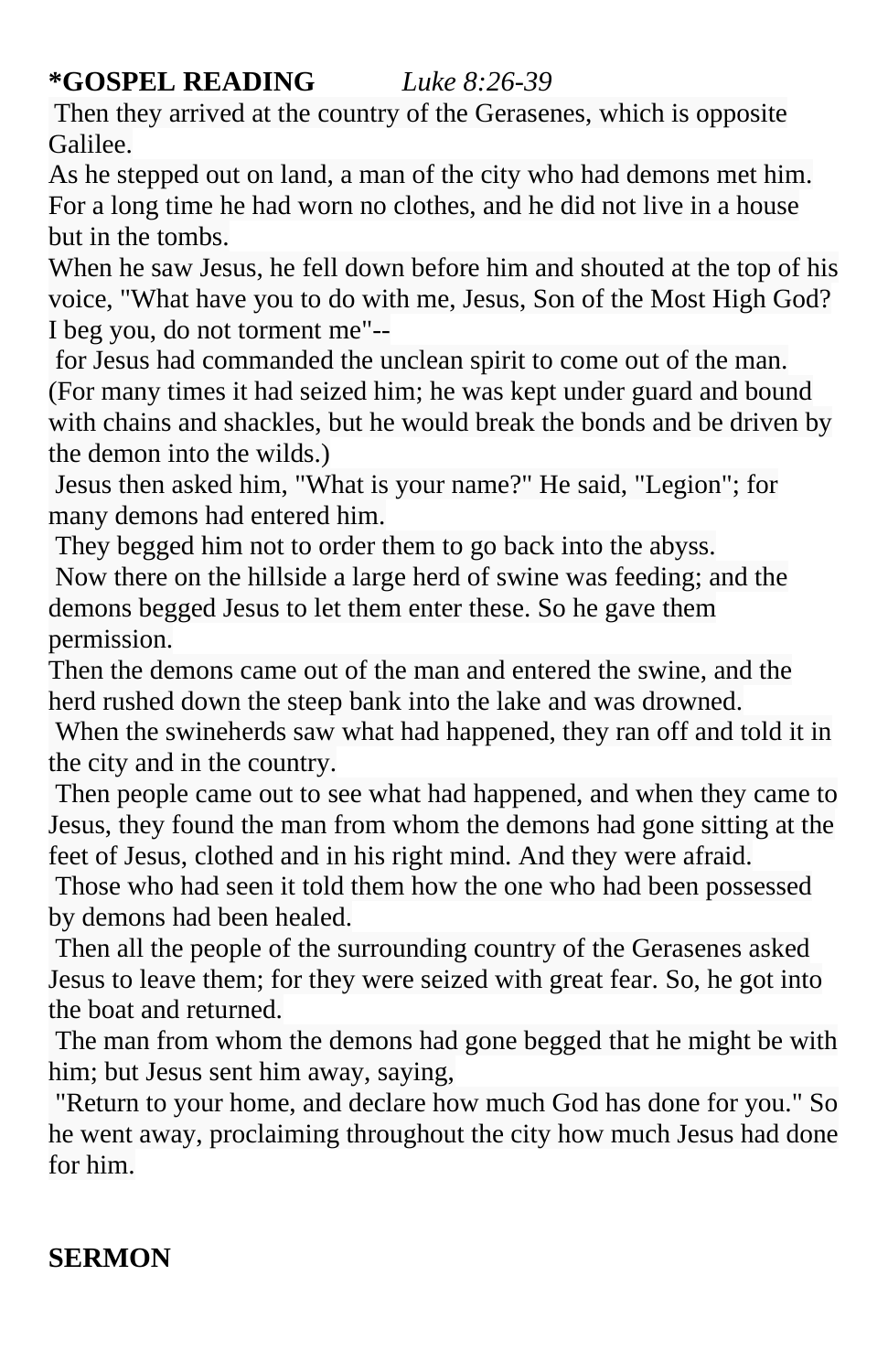#### **\*APOSTLES' CREED**

I believe in God, the Father almighty, creator of heaven and earth. I believe in Jesus Christ, his only Son, our Lord. He was conceived by the power of the Holy Spirit and born of the virgin Mary. He suffered under Pontius Pilate, was crucified, died, and was buried. He descended to the dead. On the third day he rose again. He ascended into heaven, and is seated at the right hand of the Father. He will come again to judge the living and the dead. I believe in the Holy Spirit, the holy catholic Church, the communion of saints, the forgiveness of sins, the resurrection of the body, and the life everlasting. Amen

#### **HYMN** *Wonderful Words of Life* UMH #600

1. Sing them over again to me, wonderful words of life; let me more of their beauty see, wonderful words of life; words of life and beauty teach me faith and duty.

#### *Refrain*

Beautiful words, wonderful words, wonderful words of life. Beautiful words, wonderful words, wonderful words of life.

- 2. Christ, the blessed one, gives to all wonderful words of life; sinner, list to the loving call, wonderful words of life; all so freely given, wooing us to heaven. [*Refrain*]
	- 3. Sweetly echo the gospel call, wonderful words of life; offer pardon and peace to all, wonderful words of life; Jesus, only Savior, sanctify forever. [*Refrain*]

Public Domain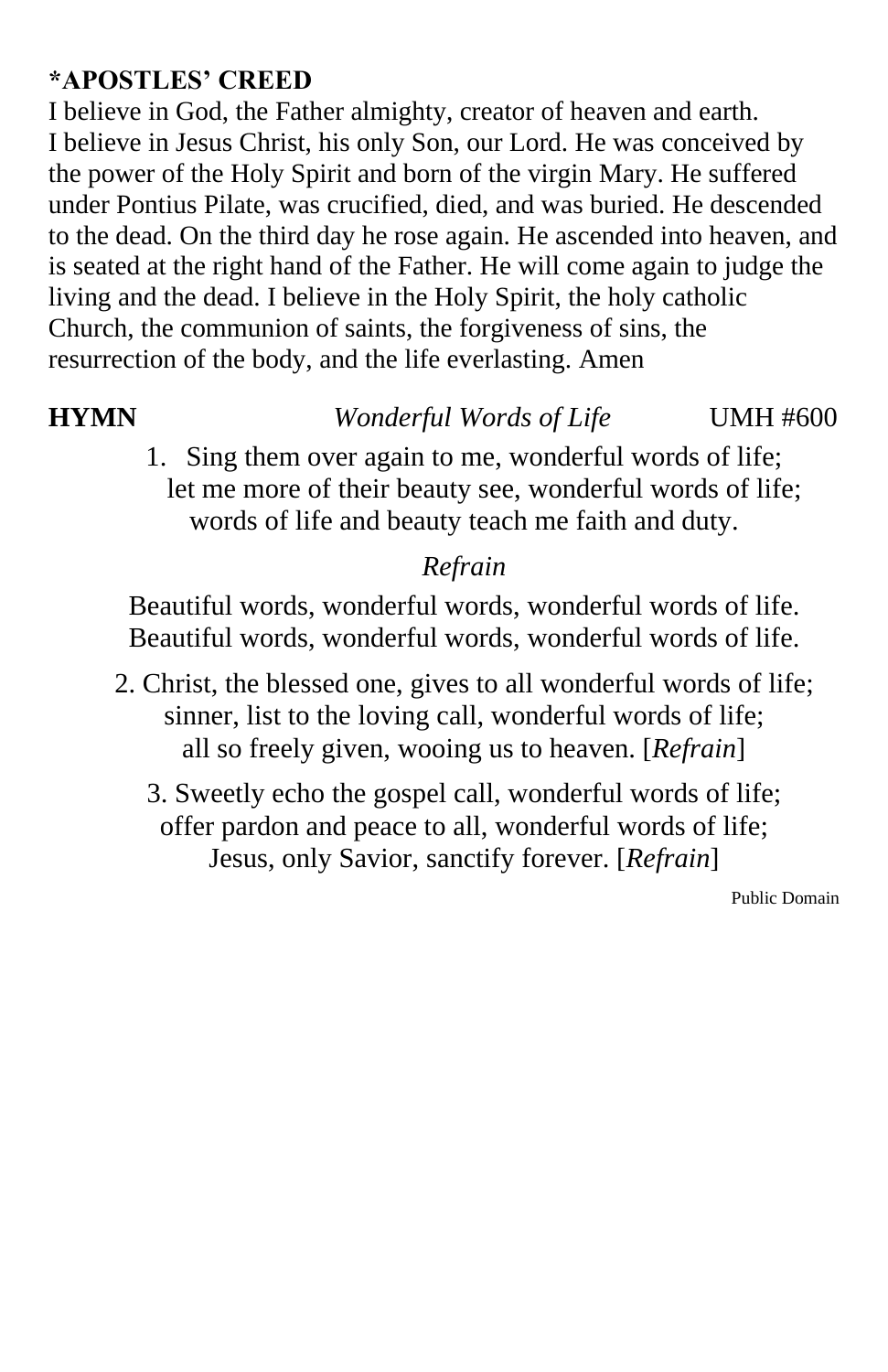# A Father's Day Litany

John 15:9-10 As the Father loved Me, I also have loved you; abide in My love. If you keep My commandments, you will abide in My love, just as I have kept My Father's commandments and abide in His love.

Father in Heaven, we pray for father's wo have held little ones, wiped runny noses and have read bedtime stories. Make them strong men of God.

### **Bringing Glory to His name.**

For fathers who didn't have a father figure themselves. Give them wisdom to raise their children in the Light of Christ. Make them strong men of God.

### **Bringing Glory to His name.**

For the grandfathers, uncles, brothers, friends and teachers who stepped in when a father was absent.Lift them up Lord. Make them strong men of God.

#### **Bringing Glory to His name.**

For the father's wo are away from their children and especially those whose work puts them in harm's way. Make them strong men of God.

#### **Bringing Glory to His name.**

For fathers who have stumbled and fallen. Who haven't protected their family. Turn their heads to you and enlighten them with the joy of parenthood. Make them strong men of God.

#### **Bringing Glory to His name.**

For the father that teaches his children how to pray. Make them strong men of God.

### **Bringing Glory to His name. We praise and lift Your name on High. Glory to You Father Almighty. Amen**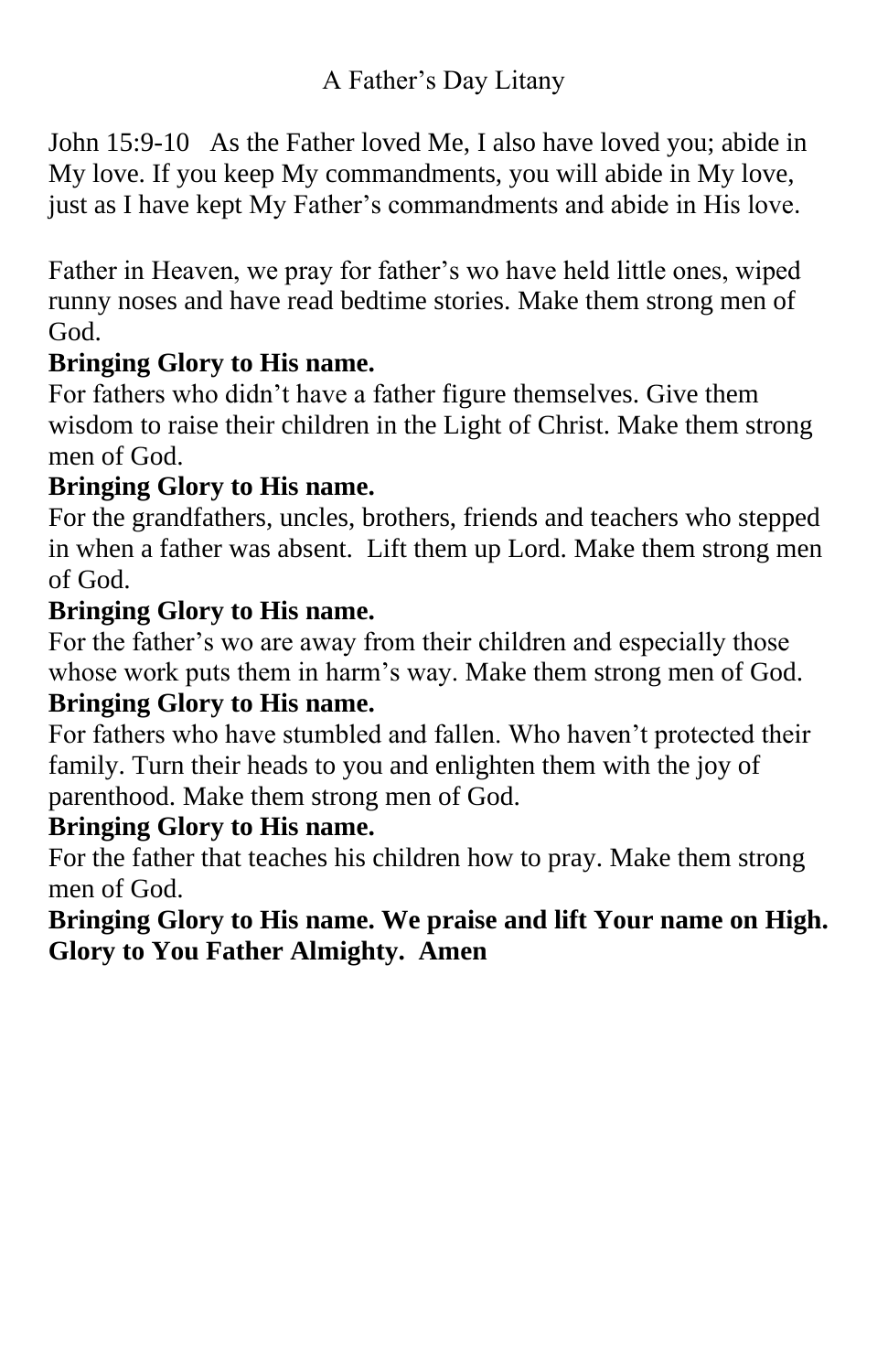**PRAYER HYMN** *More Precious Than Silver (2x)* TWFS #2065

Lord, you are more precious than silver. Lord, you are more costly than gold.

Lord, you are more beautiful than diamonds, and nothing I desire compares with you.

© 1980 Integrity's Hosanna! Music. CCLI #729549

#### **PASTORAL PRAYER**

#### **THE LORD'S PRAYER**

#### **Our Father, who art in heaven, hallowed be Thy name, Thy kingdom come, Thy will be done, on earth as it is in heaven. Give us this day our daily bread and forgive us our sins, as we forgive those who sin against us. And lead us not into temptation, but deliver us from evil, for Thine is the kingdom and the power and the glory forever. Amen.**

#### **OFFERING**

We appreciate your support of the work of the church through your tithes and offerings. Please place all offerings in the plate by the entrance to the sanctuary. (A reminder: Checks or envelopes for Grace will go to Grace. Loose cash will go with Trinity's offering.) The question remains for each of us, apart from this continued support, how, and what, else am I called to give for the sake of the world? Let us prayerfully discern what is ours to keep, and where the rest shall be given.

**\*OFFERING** *Praise God, From Whom All Blessings Flow* 

**Praise God, from whom all blessings flow; Praise Him, all creatures here below; Praise Him above, ye heavenly host; Praise Father, Son, and Holy Ghost. Amen.**